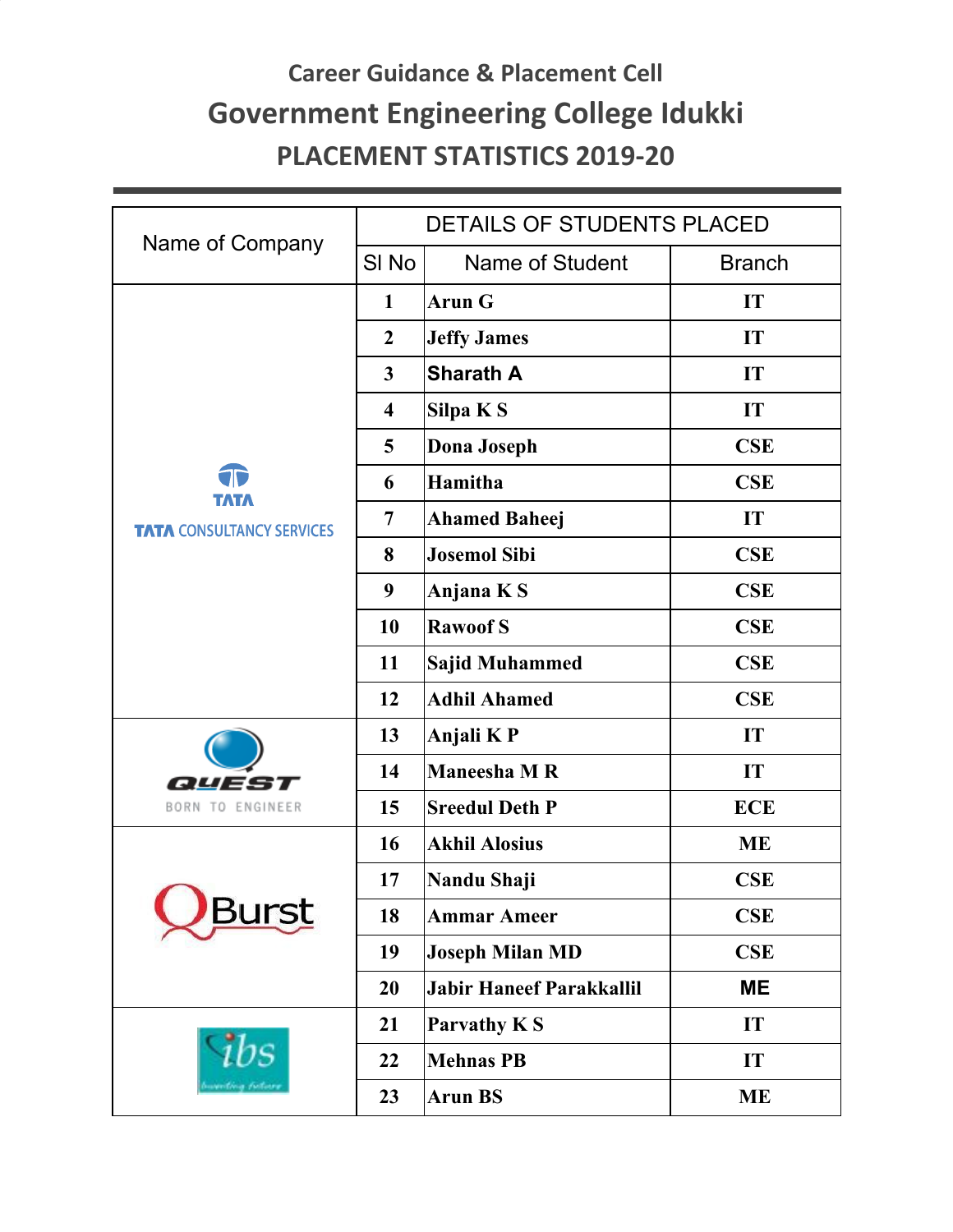|                 | 24 | <b>Arun G</b>         | IT         |
|-----------------|----|-----------------------|------------|
|                 | 25 | <b>Adhil Ahamed</b>   | <b>CSE</b> |
|                 | 26 | <b>Sreedul Deth P</b> | <b>ECE</b> |
|                 | 27 | Ajesh E J             | <b>CSE</b> |
|                 | 28 | <b>Jesna Thomas</b>   | <b>CSE</b> |
|                 | 29 | <b>Lijimol James</b>  | <b>CSE</b> |
|                 | 30 | <b>Neha Thadeus</b>   | <b>CSE</b> |
| <b>Infosys®</b> | 31 | <b>Sandra D Couth</b> | <b>CSE</b> |
|                 | 32 | <b>Anagha Thampi</b>  | <b>ECE</b> |
|                 | 33 | Asna A S              | <b>ECE</b> |
|                 | 34 | <b>Athul Das S</b>    | <b>ECE</b> |
|                 | 35 | <b>Ariga PV</b>       | <b>EEE</b> |
|                 | 36 | <b>Sarin S Kumar</b>  | <b>EEE</b> |
|                 | 37 | <b>Jijina Thomas</b>  | IT         |
|                 | 38 | Parvathy KS           | IT         |
|                 | 39 | <b>Swathi T K</b>     | IT         |
|                 | 40 | <b>Athul Murali L</b> | <b>ME</b>  |
| 6d Technologies | 41 | <b>Sajid Muhammed</b> | <b>CSE</b> |
|                 | 42 | Ajesh E J             | CSE        |
|                 | 43 | <b>Gokul babu</b>     | IT         |
|                 | 44 | <b>Al Fathima</b>     | <b>CSE</b> |
|                 | 45 | <b>Thanvir Jalal</b>  | <b>EEE</b> |
|                 | 46 | <b>Athul Albert</b>   | <b>CSE</b> |
|                 | 47 | <b>Muhammed Irfan</b> | <b>CSE</b> |
| KEYVALUE        |    |                       |            |
|                 | 48 | Nandu Shaji           | <b>CSE</b> |
| TECHNOLOGIES    | 49 | <b>Jithesh Balan</b>  | <b>ECE</b> |
|                 |    |                       |            |